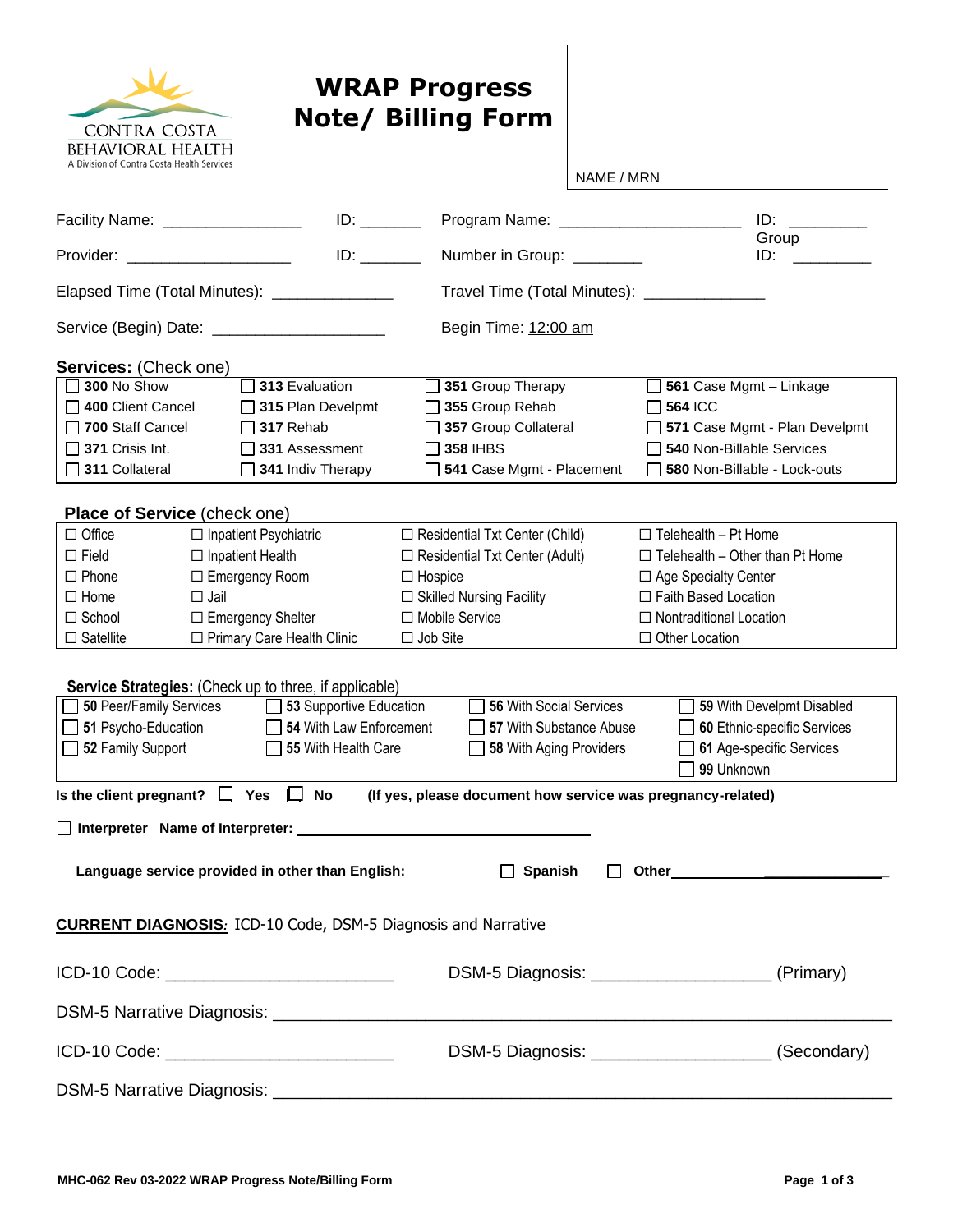NAME / MRN

**Chart to: Goals/Strategies on plan; impairment related to diagnosis; progress and/or barriers to recovery; or unplanned events.**

**1a. Treatment goal(s) addressed, if appropriate.**

**1b. Description of Current Situation/Reason for Contact:** (Status update, needs, clinical impressions)

**2. Focus of Activity:** (Intervention and Response to Intervention, what did you do? What is the client's response?)